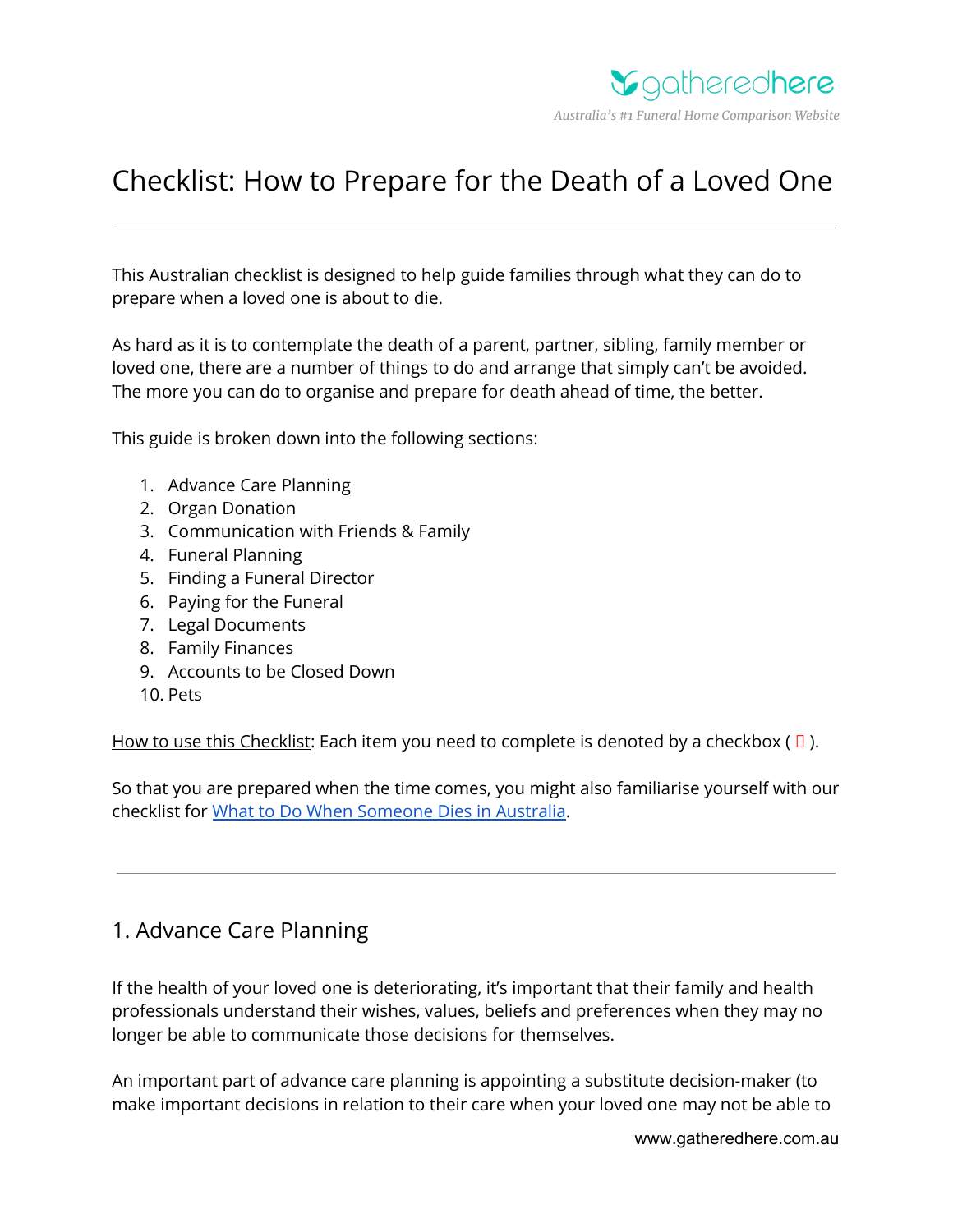

do so) and completing an Advance Care Directive, which documents preferences of what to do in certain situtations (i.e. when they can no longer feed themselves, or communicate independently).

- Appoint a substitute decision-maker or Enduring Power of Attorney **D**
- Complete an Advance Care Directive **D**

For more information on appointing a substitute decision-maker and preparing an Advance Care Directive in your state, visit Advance Care Planning [Australia](https://www.advancecareplanning.org.au/).

## 2. Organ Donation

Ensure you know whether your loved one is (or wants to be) an organ donor. It is important that family knows their decision as the next of kin will be required to provide their consent for the organ donation to proceed.

- **•** Ensure you loved one's next of kin knows whether they are an organ donor  $\square$
- If your loved one is not an organ donor but wants to be, register this on the [Australian](https://www.humanservices.gov.au/individuals/services/medicare/australian-organ-donor-register) Organ Donor Register

## 3. Communication with Friends & Family

When others who are not in your immediate family know you are preparing for the death of a family member, they often want to help and be there to support you, but aren't always sure how to do this. Clear and prior communication can ensure you have your support network in place for when the time comes.

- Clearly communicate and update what is happening to friends, family and religious groups who you would like to keep informed
- Let people know how and when they can help you when the time comes  $\square$
- Inform your boss so that arrangements can be made to cover your absence  $\square$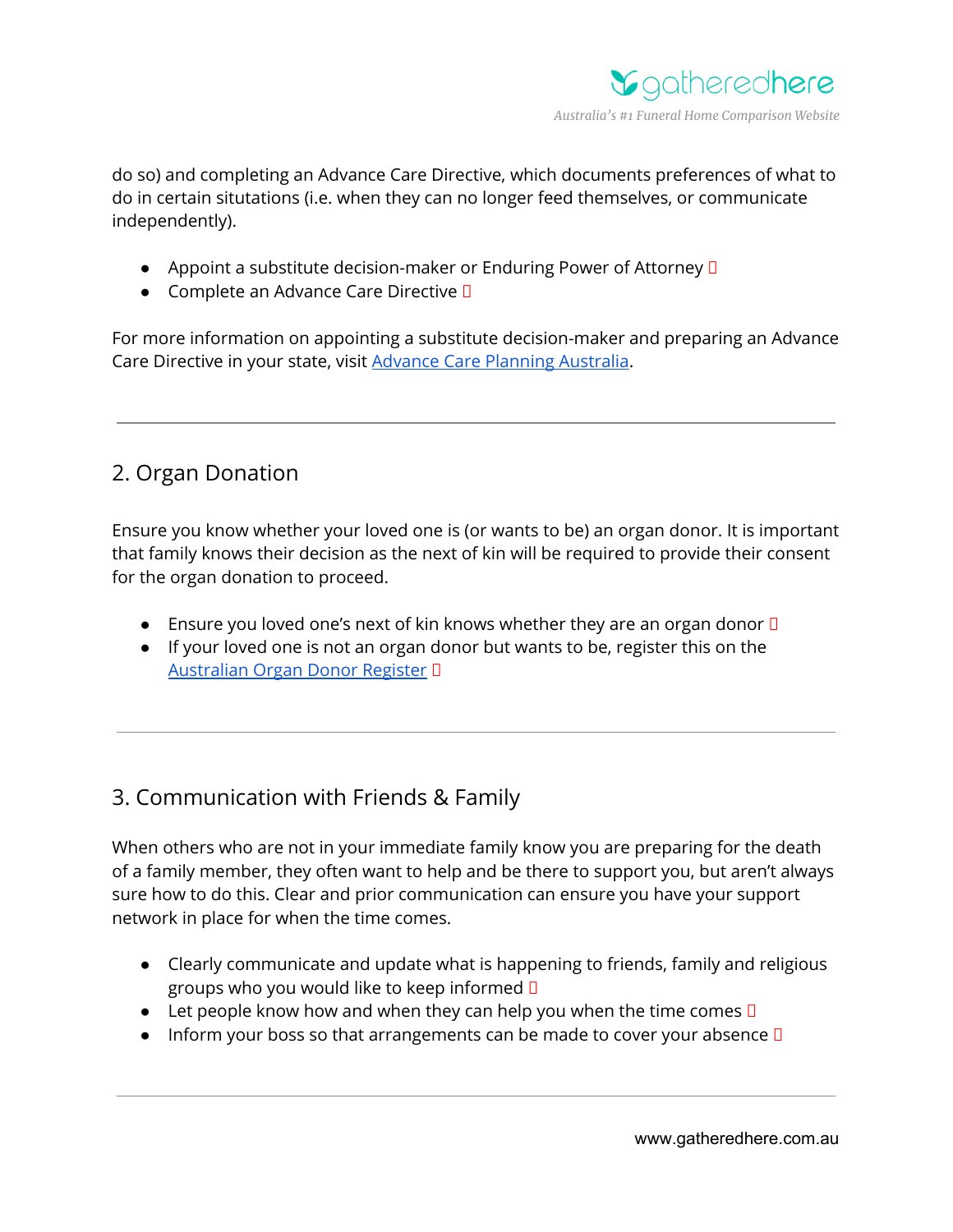

## 4. Funeral Planning

Important Note: Before taking steps to plan or find a funeral director, it's important to know whether your family member has a prepaid funeral already [planned](https://www.gatheredhere.com.au/prepaid-funeral-plans-complete-guide/) with a funeral [director](https://www.gatheredhere.com.au/prepaid-funeral-plans-complete-guide/).

• Check whether there is a prepaid funeral (if so, skip sections  $4 - 6$  of this checklist)  $\Box$ 

In many cases, when a loved one passes away, their family doesn't know what type of funeral they would have wanted. This can lead to disagreements, second-guessing and unneeded stress at an already difficult time. Sometimes, it can even lead to families significantly overspending when all the family member wanted was a simple funeral. It's important to have at least a basic understanding of key details:

- $\bullet$  Burial or cremation  $\Pi$
- If burial: Do they already have a burial plot, and if not, what cemetery they want to be buried in  $\Pi$
- If cremation: What do they want to be done with their ashes  $\square$
- Religion of the service  $\square$
- Type of service (for example, [traditional](https://www.gatheredhere.com.au/traditional-funerals-in-australia/) funeral service or no service [cremation](https://www.gatheredhere.com.au/cremations-only-funeral-directors-in-australia/)) I
- Simple or elaborate funeral  $\Box$

For more guidance, see our [Comprehensive](https://www.gatheredhere.com.au/funeral-planning-checklist-australia/) Funeral Planning Checklist.

## 5. Finding a Funeral Director

Once you know the type of funeral your loved one wants, you should find a funeral director. While it's possible to meet with funeral directors when the time comes, preparing for the death of your family member in advance – when you have more time and a clearer mind – will result in better decisions.

At this time, you should also seek to pre-arrange the details of the funeral and obtain full price quotes for the funeral. This way, when your loved one passes away, you'll know that all the administration of the funeral has been taken care of and there won't be any surprise expenses.

 $\bullet$  Choose a funeral director  $\Pi$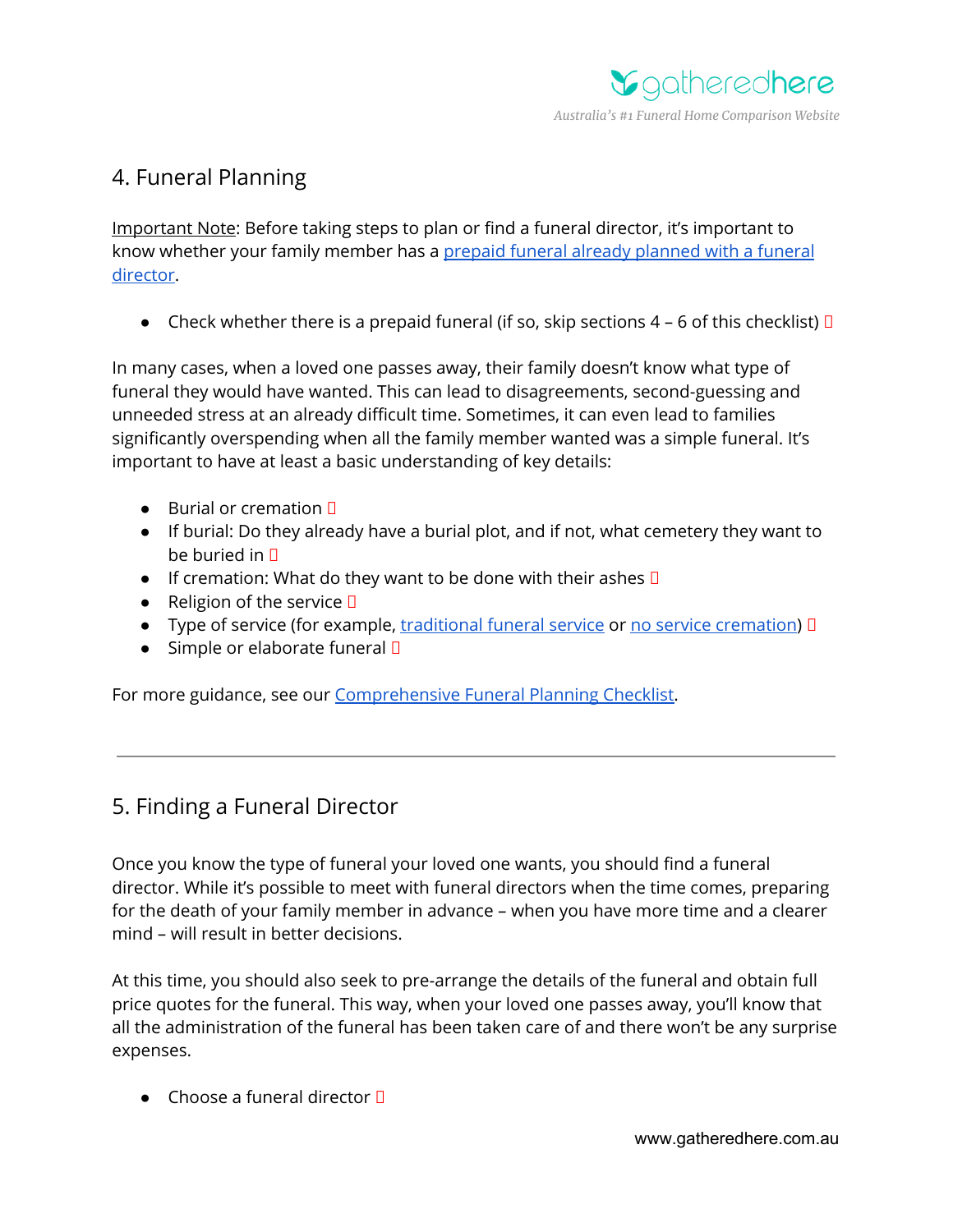

- Pre-arrange the funeral  $\Box$
- $\bullet$  Obtain a full and itemised price breakdown  $\square$

Tip: You can use our website to instantly compare the prices and reviews of over 700+ funeral homes around Australia. To find a funeral director in your area:

- 1. Go to www.gatheredhere.com.au
- 2. Select burial or cremation
- 3. Select the type of funeral you want to plan for your loved one
- 4. Type in your suburb and click "Compare"

For more information on finding a funeral director in your state, see our city guides:

- Funeral [Directors,](https://www.gatheredhere.com.au/funeral-directors-sydney-guide-lists/) Sydney
- Funeral Directors, [Melbourne](https://www.gatheredhere.com.au/funeral-directors-melbourne-guide-lists/)
- Funeral [Directors,](https://www.gatheredhere.com.au/funeral-directors-brisbane-guide-lists/) Brisbane
- Funeral [Directors,](https://www.gatheredhere.com.au/funeral-directors-adelaide-guide-lists/) Adelaide
- Funeral [Directors,](https://www.gatheredhere.com.au/funeral-directors-perth-guide-lists/) Perth

#### 6. Paying for the Funeral

- Before arranging for payment of the funeral, confirm whether your loved one has already taken any steps to cover the cost of the funeral (such as through a [prepaid](https://www.gatheredhere.com.au/prepaid-funerals-funeral-bonds-funeral-insurance-whats-difference-planning-options/) funeral, funeral or life [insurance,](https://www.gatheredhere.com.au/prepaid-funerals-funeral-bonds-funeral-insurance-whats-difference-planning-options/) or a funeral bond)  $\Box$
- If so, confirm that the funds are adequate to cover the cost of the funeral planned in section 4 above  $\P$

If there are no financial plans in place, it is a good idea to consider how the cost of the funeral will be covered when the time comes. As most funeral directors require payment before or very shortly after the funeral service, it is critical to ensure that the funds you have earmarked to cover funeral costs will be available at that time.

In many cases, families may have access to money, but only after several months (i.e. in the case of life insurance payouts, [money](https://www.gatheredhere.com.au/who-pays-for-a-funeral/) from a Will, government benefits, or when superannuation is being accessed to pay for a funeral). In these circumstances, you will have to temporarily come up with enough money to pay for the funeral before the funds arrive.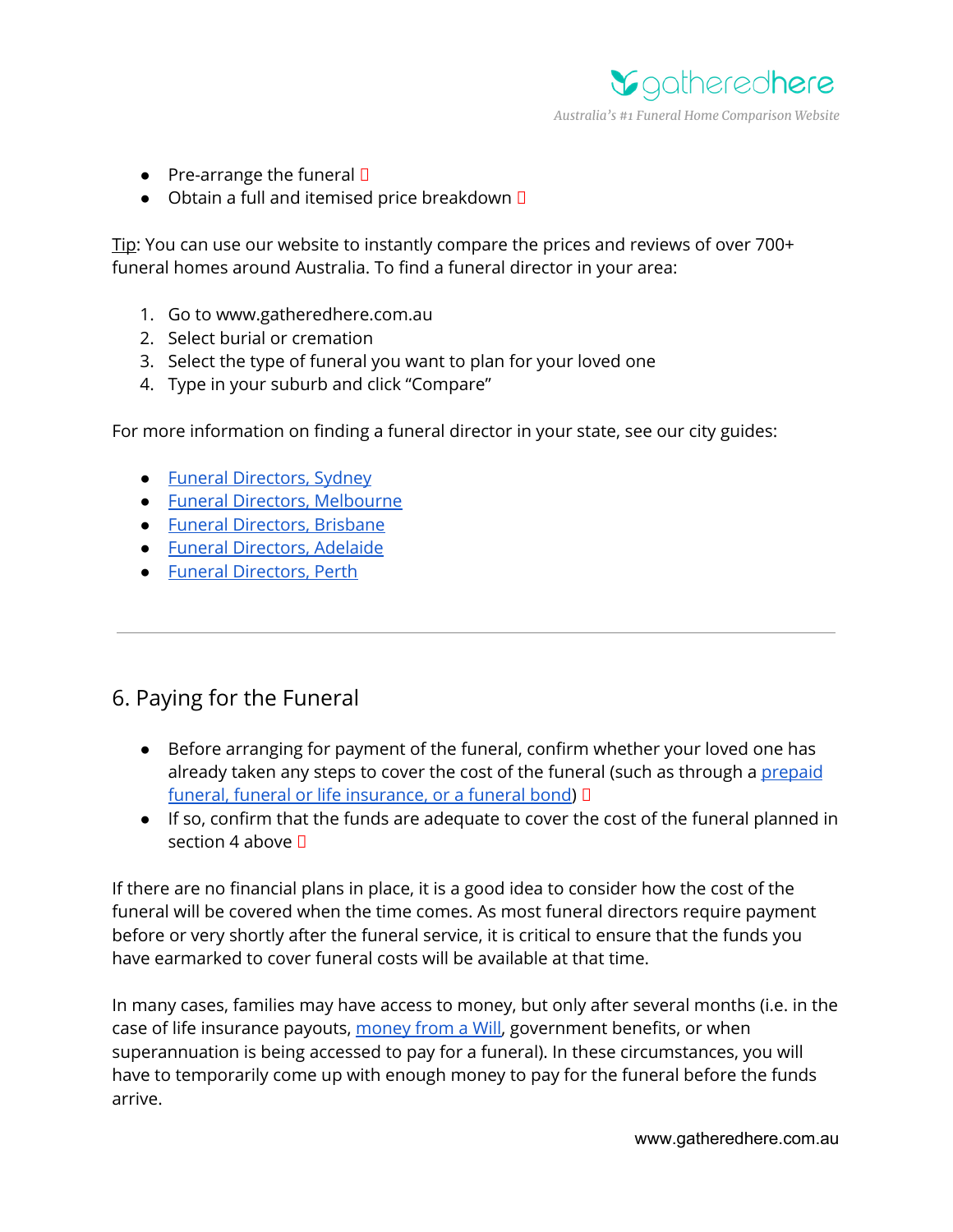

To help bridge this gap, Gathered Here offers 3-month finance via zipMoney. The finance is interest & fee-free – so there's no additional cost to families for using this finance option. Even if you have adequate personal savings to pay for the funeral, you might find it more convenient to pay for the funeral over 3 months rather than in an upfront lump sum. [Click](https://www.gatheredhere.com.au/funeral-finance/) here to read more about Funeral [Finance.](https://www.gatheredhere.com.au/funeral-finance/)

• Consider paying for the funeral on 3 months' interest and fee-free finance  $\square$ 

## 7. Legal Documents

- **•** Ensure you (or your lawyer/executor) has an original copy of the last Will  $\Box$
- **•** Ensure you know who has been appointed as executor of the estate  $\square$
- Understand the process of obtaining a Grant of Probate in your state (probate is the process of proving and registering the last Will of the deceased person – it can only be done once they have passed away and is required in order for the executor to administer the estate)  $\Box$

## 8. Family Finances

It's not uncommon for the state of a family's finances to reside solely in the head of one family member. In these cases, families can be left trying to piece a complicated puzzle back together. If you have a family accountant or financial planner, they might be able to answer your questions, but if not, it's important to understand the state of your loved one's financial matters, such as:

- $\bullet$  Bank accounts  $\square$
- $\bullet$  Property  $\Box$
- $\bullet$  Shares and securities  $\Box$
- $\bullet$  Business interests  $\square$
- $\bullet$  Other assets  $\square$
- $\bullet$  Debts and liabilities  $\P$